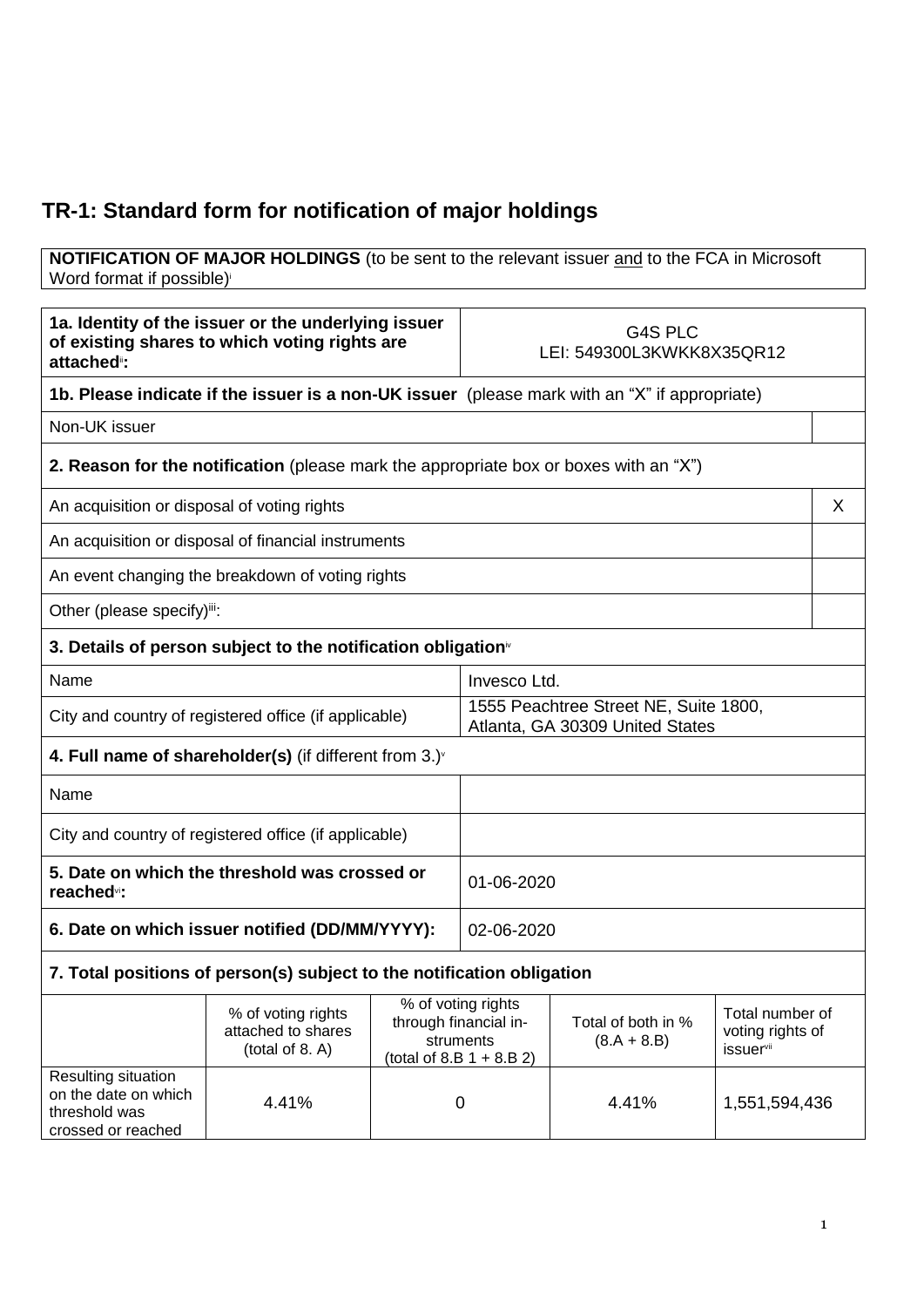| Position of previous<br>notification<br>(if | 99% | 99% |  |
|---------------------------------------------|-----|-----|--|
| annlicahle)                                 |     |     |  |

## **8. Notified details of the resulting situation on the date on which the threshold was crossed or reached**viii

| A: Voting rights attached to shares |                                                               |                                                         |                                                               |                                                         |
|-------------------------------------|---------------------------------------------------------------|---------------------------------------------------------|---------------------------------------------------------------|---------------------------------------------------------|
| Class/type of<br>shares             | Number of voting rightsix                                     |                                                         | % of voting rights                                            |                                                         |
| ISIN code (if possible)             | <b>Direct</b><br>(Art 9 of Directive<br>2004/109/EC) (DTR5.1) | <b>Indirect</b><br>(Art 10 of Directive<br>2004/109/EC) | <b>Direct</b><br>(Art 9 of Directive<br>2004/109/EC) (DTR5.1) | <b>Indirect</b><br>(Art 10 of Directive<br>2004/109/EC) |
| GB00B01FLG62                        |                                                               | (DTR5.2.1)                                              |                                                               | (DTR5.2.1)                                              |
|                                     |                                                               | 68,475,282                                              |                                                               | 4.41%                                                   |
|                                     |                                                               |                                                         |                                                               |                                                         |
|                                     |                                                               |                                                         |                                                               |                                                         |
| <b>SUBTOTAL 8. A</b>                | 68,475,282                                                    |                                                         | 4.41%                                                         |                                                         |

| B 1: Financial Instruments according to Art. 13(1)(a) of Directive 2004/109/EC (DTR5.3.1.1 (a)) |                               |                                         |                                                                                                        |                    |
|-------------------------------------------------------------------------------------------------|-------------------------------|-----------------------------------------|--------------------------------------------------------------------------------------------------------|--------------------|
| <b>Type of financial</b><br>instrument                                                          | <b>Expiration</b><br>$date^x$ | Exercise/<br><b>Conversion Periodxi</b> | <b>Number of voting rights</b><br>that may be acquired if<br>the instrument is<br>exercised/converted. | % of voting rights |
|                                                                                                 |                               |                                         |                                                                                                        |                    |
|                                                                                                 |                               |                                         |                                                                                                        |                    |
|                                                                                                 |                               |                                         |                                                                                                        |                    |
|                                                                                                 |                               | <b>SUBTOTAL 8. B 1</b>                  |                                                                                                        |                    |

| B 2: Financial Instruments with similar economic effect according to Art. 13(1)(b) of Directive<br>2004/109/EC (DTR5.3.1.1 (b)) |                                        |                                             |                                                                |                            |                    |
|---------------------------------------------------------------------------------------------------------------------------------|----------------------------------------|---------------------------------------------|----------------------------------------------------------------|----------------------------|--------------------|
| <b>Type of financial</b><br>instrument                                                                                          | <b>Expiration</b><br>date <sup>x</sup> | Exercise/<br><b>Conversion</b><br>Period xi | <b>Physical or</b><br>cash<br><b>settlement</b> <sup>xii</sup> | Number of<br>voting rights | % of voting rights |
|                                                                                                                                 |                                        |                                             |                                                                |                            |                    |
|                                                                                                                                 |                                        |                                             |                                                                |                            |                    |
|                                                                                                                                 |                                        |                                             |                                                                |                            |                    |
|                                                                                                                                 |                                        |                                             | <b>SUBTOTAL</b><br>8.B.2                                       |                            |                    |